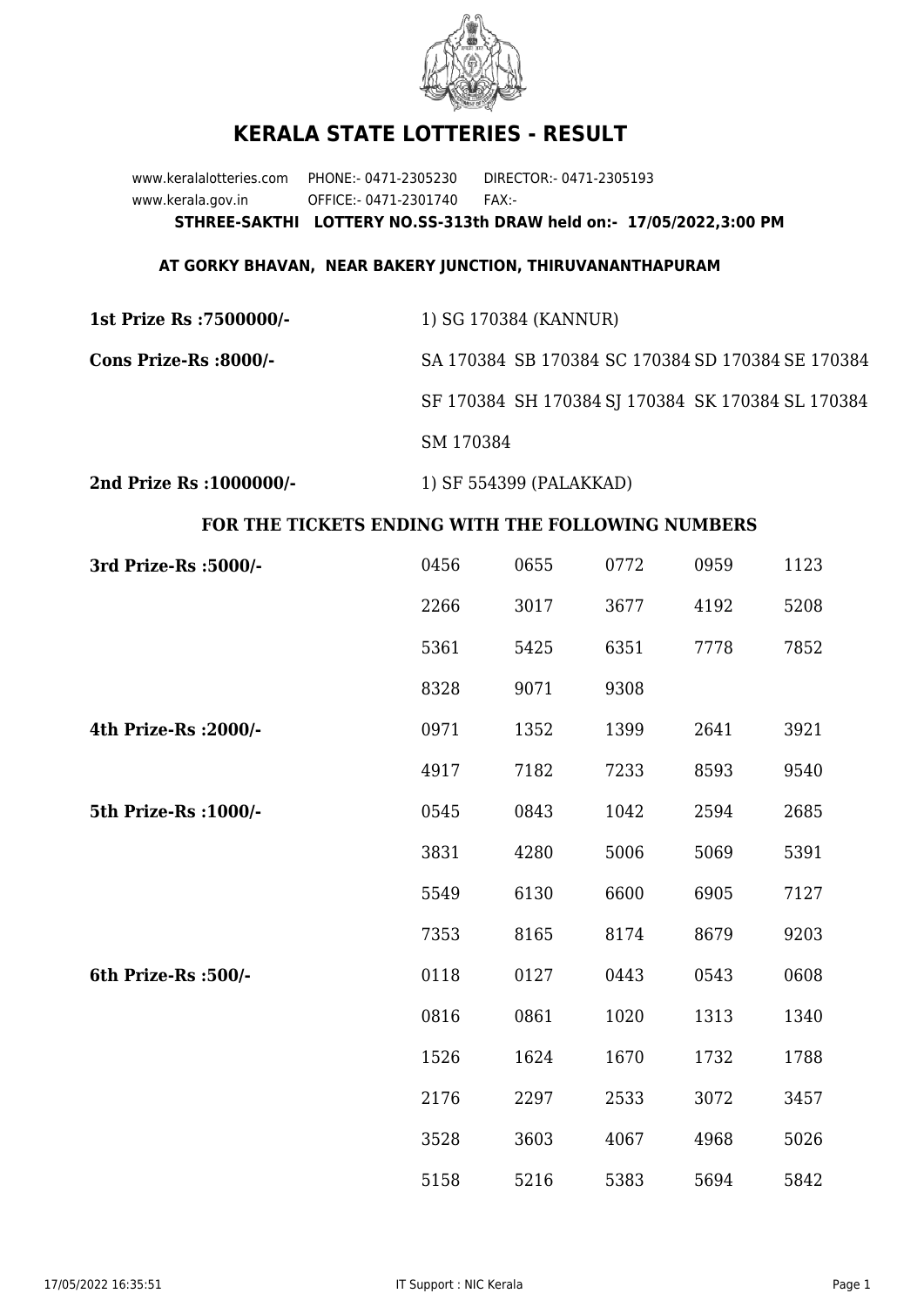|                      | 6017 | 6037 | 6087 | 6539 | 6595 |
|----------------------|------|------|------|------|------|
|                      | 7023 | 7058 | 7289 | 7292 | 7393 |
|                      | 7395 | 7629 | 8056 | 8060 | 8503 |
|                      | 9190 | 9304 | 9343 | 9387 | 9688 |
|                      | 9948 | 9965 |      |      |      |
| 7th Prize-Rs : 200/- | 1326 | 1386 | 1646 | 1776 | 2012 |
|                      | 2481 | 2978 | 2980 | 2996 | 3116 |
|                      | 3285 | 3333 | 3344 | 3399 | 3838 |
|                      | 3937 | 4285 | 4314 | 4374 | 4386 |
|                      | 4679 | 4823 | 4832 | 4965 | 5057 |
|                      | 5120 | 5154 | 5622 | 5624 | 5837 |
|                      | 5899 | 5950 | 6029 | 6137 | 6463 |
|                      | 6522 | 7145 | 7535 | 7583 | 7610 |
|                      | 8295 | 8327 | 8723 | 9690 | 9902 |
| 8th Prize-Rs : 100/- | 0136 | 0322 | 0395 | 0471 | 0502 |
|                      | 0506 | 0715 | 0756 | 0791 | 0833 |
|                      | 0922 | 0926 | 0966 | 1063 | 1066 |
|                      | 1178 | 1278 | 1330 | 1437 | 1462 |
|                      | 1490 | 1501 | 1534 | 1614 | 1665 |
|                      | 1708 | 1889 | 1914 | 1915 | 1928 |
|                      | 1943 | 1949 | 1951 | 1980 | 2125 |
|                      | 2132 | 2187 | 2188 | 2466 | 2603 |
|                      | 2613 | 2694 | 3187 | 3301 | 3349 |
|                      | 3403 | 3502 | 3642 | 3653 | 3676 |
|                      | 3754 | 3785 | 4040 | 4102 | 4164 |
|                      | 4316 | 4585 | 4599 | 4633 | 4728 |
|                      | 4743 | 4849 | 4931 | 5169 | 5259 |
|                      | 5501 | 5523 | 5662 | 5744 | 5746 |
|                      | 6023 | 6054 | 6110 | 6221 | 6240 |